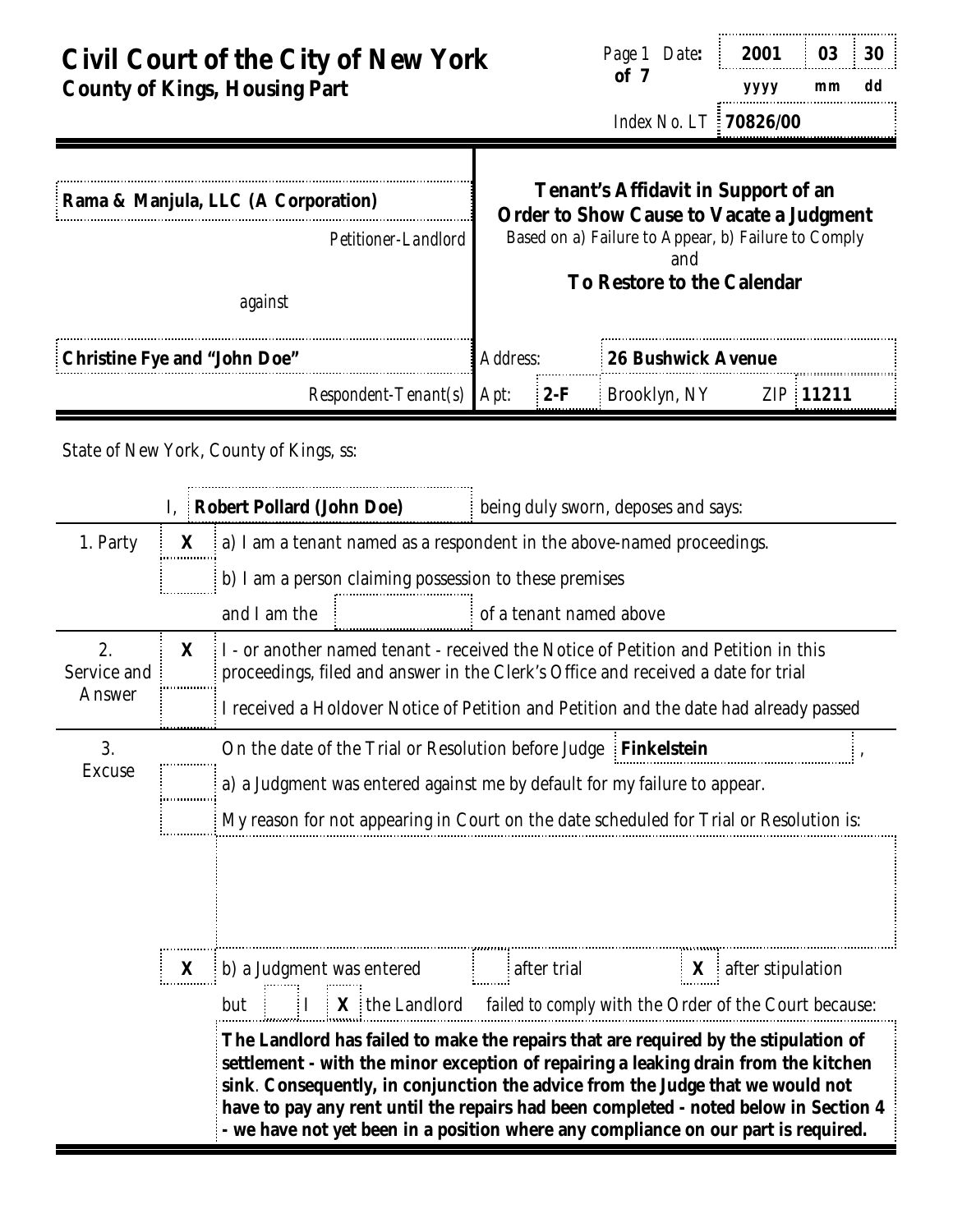|  | Page 2 Date: 2001 03 30 |       |  |
|--|-------------------------|-------|--|
|  | <i>yyyy</i>             | mm dd |  |
|  | Index No. LT 07826/00   |       |  |

| 4.               |                             |                       | I allege that I have a good defense because:           |                 |            |                                                                                                                                                                                                                                                                                           |
|------------------|-----------------------------|-----------------------|--------------------------------------------------------|-----------------|------------|-------------------------------------------------------------------------------------------------------------------------------------------------------------------------------------------------------------------------------------------------------------------------------------------|
| Defense          | I was improperly served<br> |                       |                                                        |                 |            | petitioner is not the owner                                                                                                                                                                                                                                                               |
|                  |                             |                       | the amount being claimed is incorrect                  |                 |            | X no rent was demanded                                                                                                                                                                                                                                                                    |
|                  |                             | .                     | there is credit due for rent overcharge                |                 |            | the rent has been partially/fully paid                                                                                                                                                                                                                                                    |
|                  |                             | .<br>                 | the rent has been offered but refused                  |                 |            | I have been harassed                                                                                                                                                                                                                                                                      |
|                  |                             |                       | provided                                               |                 |            | $\mathbf{X}$ is there are conditions in the apartment which need repair, or services which have not been                                                                                                                                                                                  |
|                  |                             |                       | X heat                                                 |                 |            | health and safety                                                                                                                                                                                                                                                                         |
|                  |                             |                       | <b>X</b> hot water                                     |                 |            | other sanitary conditions                                                                                                                                                                                                                                                                 |
|                  |                             |                       | electrical                                             |                 |            | pests & vermin                                                                                                                                                                                                                                                                            |
|                  |                             | innun<br>$\mathbf{X}$ | oven / stove                                           |                 |            | plumbing                                                                                                                                                                                                                                                                                  |
|                  |                             | mono                  | $X$ refrigerator                                       |                 |            | walls & paint                                                                                                                                                                                                                                                                             |
|                  |                             | mm                    | $X$ security                                           |                 | innun      | garbage                                                                                                                                                                                                                                                                                   |
|                  |                             |                       | doors / windows                                        |                 | ,,,,,,,,,, | recycling                                                                                                                                                                                                                                                                                 |
|                  |                             |                       | $X$ other - describe                                   | <b>Doorbell</b> |            |                                                                                                                                                                                                                                                                                           |
|                  |                             |                       | $X$ : Explain rent payments, if any, or other defense: |                 |            |                                                                                                                                                                                                                                                                                           |
|                  |                             |                       |                                                        |                 |            | No rent has been requested, and the Landlord has failed to make the required repairs -<br>and the Judge had stated clearly that no rent is to be paid until the repairs have been                                                                                                         |
|                  |                             |                       |                                                        |                 |            | made. Further, in light of the Decision and Order of March 13 and the (cont. page 3)                                                                                                                                                                                                      |
| 5.<br>Request    | X                           |                       | granted permission to serve these papers in person     |                 |            | I request that the Judgment be vacated, that the case be restored to the calendar, and that I be                                                                                                                                                                                          |
| 6.               | ,,,,,,,,,,,,,,,             |                       |                                                        |                 |            | I have not had a previous Order to Show Cause regarding this index number                                                                                                                                                                                                                 |
| Prior<br>Order   | X                           |                       | further application because:                           |                 |            | I have had a previous Order to Show Cause regarding this index number, but I am making this                                                                                                                                                                                               |
|                  |                             |                       |                                                        |                 |            | The Petitioner has still failed to comply with the terms of the stipulation; the Decision and<br>Order appears to be defective, in that it does not comply with the "Recitation, as required<br>by CPLR 2219(a), of the papers considered in the review of this Motion"<br>(cont. page 5) |
| Sworn to me this |                             | day of<br>30          | <b>March</b>                                           | 20<br>01        |            |                                                                                                                                                                                                                                                                                           |
|                  |                             |                       |                                                        |                 |            |                                                                                                                                                                                                                                                                                           |
|                  |                             |                       |                                                        |                 |            | Signature of Tenant / Respondent                                                                                                                                                                                                                                                          |
|                  |                             |                       |                                                        |                 |            |                                                                                                                                                                                                                                                                                           |
|                  |                             |                       |                                                        |                 |            |                                                                                                                                                                                                                                                                                           |
|                  |                             |                       | Signature of Court Employee and Title                  |                 |            |                                                                                                                                                                                                                                                                                           |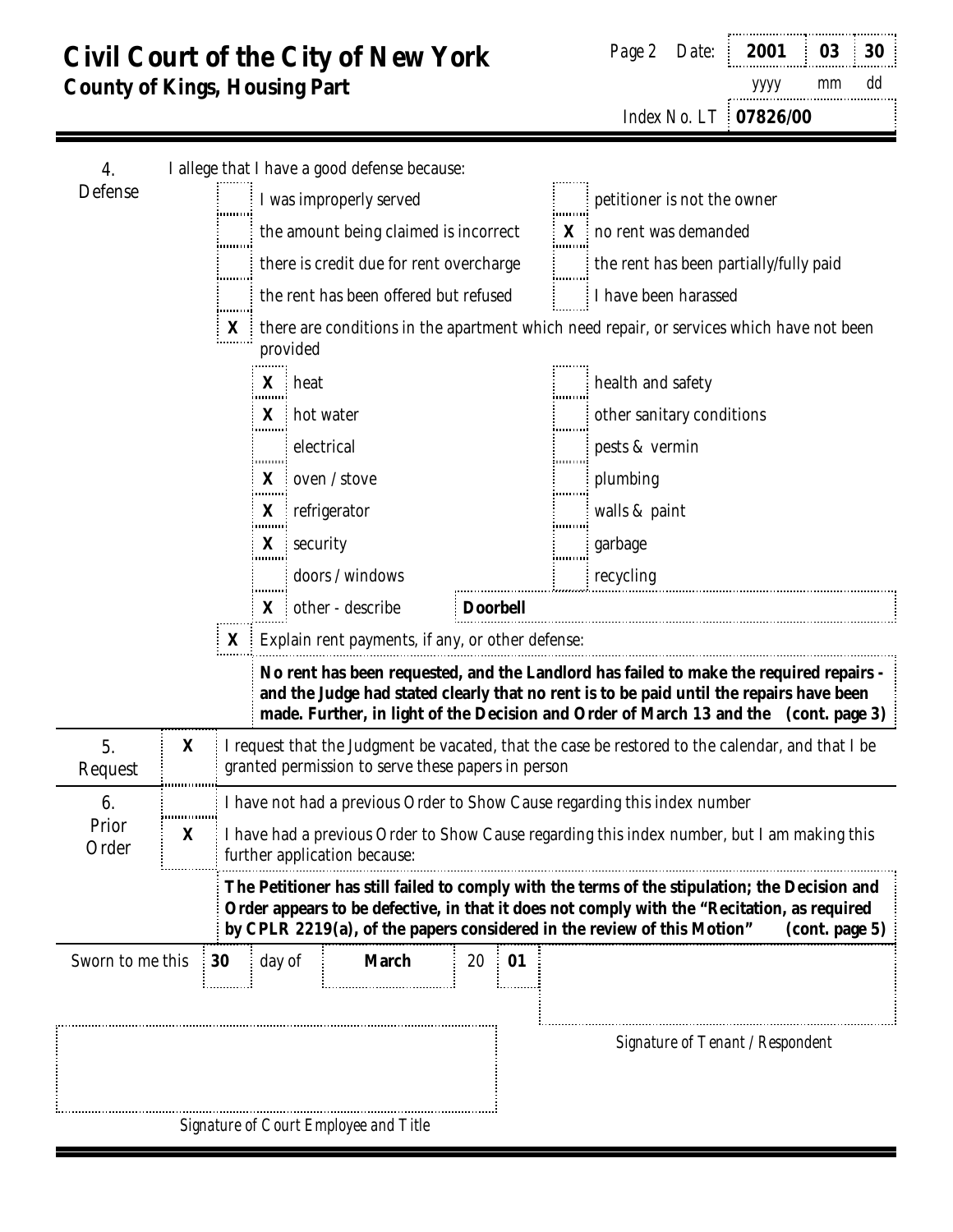*Page* **3** *Date*: **2001 03 30** *yyyy mm dd*

*Index No. LT* **70826/00**

| Continuation of:                                                                                                                                                                                                                                                                   | Excuse |  | X Defense |  | Request |  | Prior Order                                                                                                                                                                                                                                                                                                                                                                                                                                                                                                                                                                                                                                                                                                                                                                                                                                                                                                                                                                                                                                                                                                                                                                                                                                                                          |  |  |  |
|------------------------------------------------------------------------------------------------------------------------------------------------------------------------------------------------------------------------------------------------------------------------------------|--------|--|-----------|--|---------|--|--------------------------------------------------------------------------------------------------------------------------------------------------------------------------------------------------------------------------------------------------------------------------------------------------------------------------------------------------------------------------------------------------------------------------------------------------------------------------------------------------------------------------------------------------------------------------------------------------------------------------------------------------------------------------------------------------------------------------------------------------------------------------------------------------------------------------------------------------------------------------------------------------------------------------------------------------------------------------------------------------------------------------------------------------------------------------------------------------------------------------------------------------------------------------------------------------------------------------------------------------------------------------------------|--|--|--|
| clarification in that Decision that we had erred in identification of the defect in the Stipulation of Settlement<br>relating to the Petitioner's failure to register the premises as a Multiple Dwelling Unit as being a matter of<br>jurisdiction rather than a matter of proof. |        |  |           |  |         |  |                                                                                                                                                                                                                                                                                                                                                                                                                                                                                                                                                                                                                                                                                                                                                                                                                                                                                                                                                                                                                                                                                                                                                                                                                                                                                      |  |  |  |
|                                                                                                                                                                                                                                                                                    |        |  |           |  |         |  | This clarification - in conjunction with numerous other observations, concerns and information that we have<br>become increasingly aware to be germane to the case - has helped us to understand in a new light the nature of<br>the defects in the adjudication of the initial Stipulation of Settlement. The exigencies of time do not permit us to<br>present adequately reasoned arguments as to these defects in this Affidavit and we will prepare such arguments in<br>a forthcoming supplementary Affidavit. The arguments, however, will place far greater emphasis - and provide<br>supporting evidence - on the more fundamental issue in the case - namely the Court's failure to uphold the equal<br>protection under the law that is required by the XIVth Amendment to the United States Constitution.                                                                                                                                                                                                                                                                                                                                                                                                                                                                |  |  |  |
|                                                                                                                                                                                                                                                                                    |        |  |           |  |         |  | We are confident that we will be able to show that equal protection for indigent tenants who are not able to be<br>represented by an attorney is severely undermined by the absence of clear, consistent, understandable and<br>accessible rules and procedures for the Court and its Resolution Part, by an overburdened and inadequate<br>information system, aggravated by the extremely caseload of the Court, and that the Court's failure to provide<br>equal protection was a critical contributing factor to the defective Stipulation of Settlement.                                                                                                                                                                                                                                                                                                                                                                                                                                                                                                                                                                                                                                                                                                                        |  |  |  |
| the form in which this Affidavit is being presented.                                                                                                                                                                                                                               |        |  |           |  |         |  | In the meantime, however, we are proceeding with the task of developing a comprehensive set of remedies for the<br>Court's failure to provide equal protection under the law, and as an initial element in that remedy have developed                                                                                                                                                                                                                                                                                                                                                                                                                                                                                                                                                                                                                                                                                                                                                                                                                                                                                                                                                                                                                                                |  |  |  |
| in this Affidavit.                                                                                                                                                                                                                                                                 |        |  |           |  |         |  | This form represents an initial pilot application of the project and can serve as an introduction to the value and<br>feasibility of collecting and organizing the Court's information and documentation in electronic form. The form is<br>modeled on the Court's existing form for an Affidavit in Support of an Order to Show Cause to Vacate a<br>Judgment, incorporating a few minor revisions in format - including a larger font - and more space for the tenant<br>to describe relevant details; it also provides space for a tenant to document the nature of repairs that are required<br>enabling the Court's record to reflect habitability issues - frequently a primary concern of tenants - in<br>comparable detail to the documentation of rent-related issues in the Affidavit. The form also provides for<br>supplementary pages that can be used by tenants who need more space than is available on the standard form - as                                                                                                                                                                                                                                                                                                                                       |  |  |  |
| posted, along with an overview of the chronology of the case.                                                                                                                                                                                                                      |        |  |           |  |         |  | The design of the forms has been structured so that - with appropriate and readily available software - the user<br>can "Tab" just to the fields that can be filled in, including those that require completion. Versions of the form are<br>currently available in WordPerfect for Windows and Portable Document Format, the latter to allow printable<br>copies of the form to be downloaded; a web-based HTML version of the form is currently under development.<br>With a fairly simple program, the information from the form can be automatically retrieved into a database,<br>within which there will be fields corresponding to the fields on the form. In turn, the database will then generate<br>clear and understandable case summaries that make the key information on the case readily available to all the<br>parties, including ready access to the full text of electronic copies of documents filed in the Court, once provision<br>has been made for all documents to be filed in electronic form. As part of the development of the proposed<br>remedies, Information Habitat has also established a web site - still under construction - at<br>http://housing-court-of-kings.net - on which most of the documents and evidence filed in this case have been |  |  |  |
|                                                                                                                                                                                                                                                                                    |        |  |           |  |         |  | Tenant's Initials !                                                                                                                                                                                                                                                                                                                                                                                                                                                                                                                                                                                                                                                                                                                                                                                                                                                                                                                                                                                                                                                                                                                                                                                                                                                                  |  |  |  |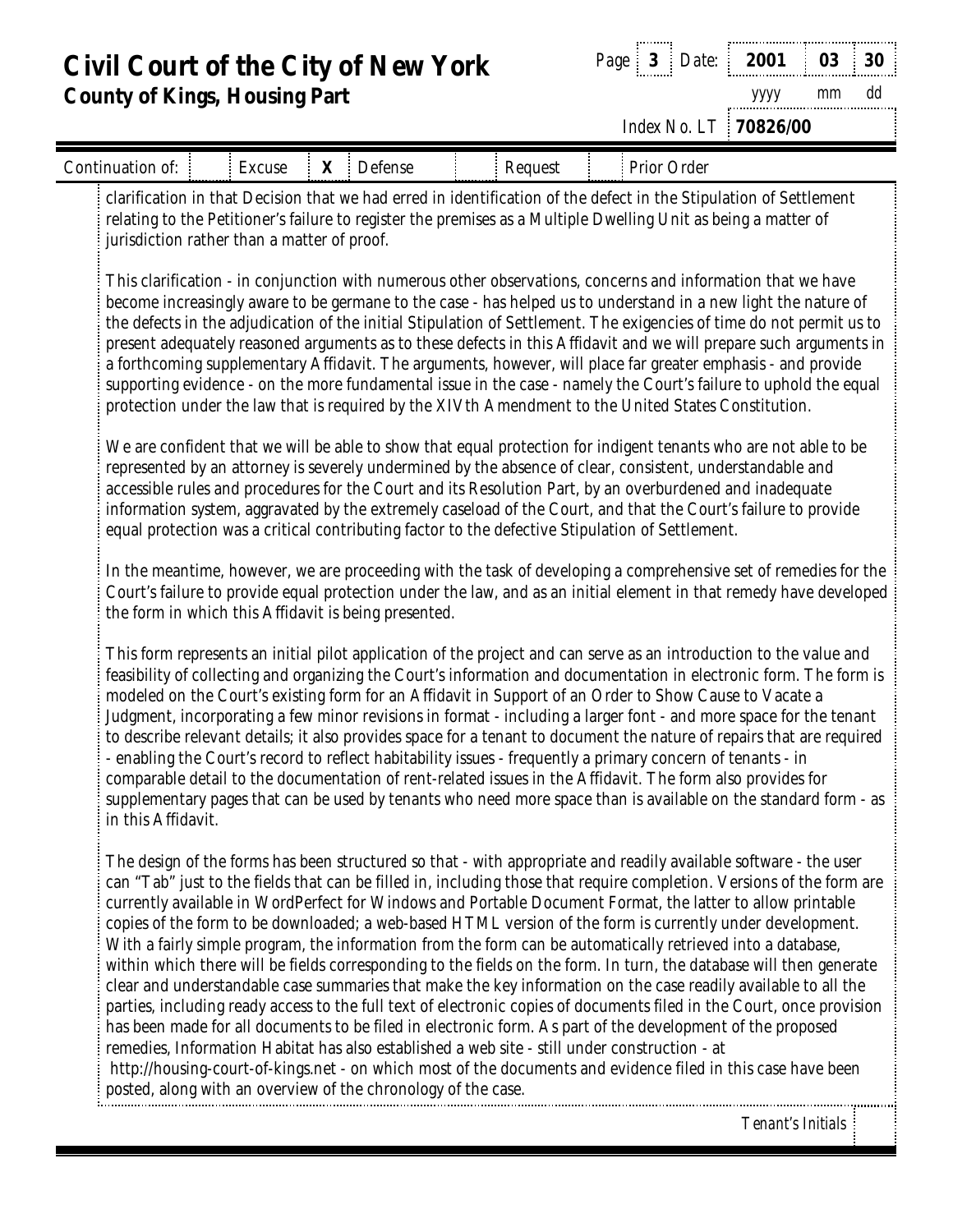*Page* **4** *Date*: **2001 03 30** *yyyy mm dd*

*Index No. LT* **70826/00**

| Continuation of:                                                                                                                                                                                                                                                                                                                                                                                                                           | Excuse                                                               |  | <b>X</b> Defense |  | Request |  | Prior Order                                                                                                                                                                                                                                                                                                                                                                                                                                                                                                                                                                                                                                                                                                                                                                                                                                                                                                                                        |  |  |
|--------------------------------------------------------------------------------------------------------------------------------------------------------------------------------------------------------------------------------------------------------------------------------------------------------------------------------------------------------------------------------------------------------------------------------------------|----------------------------------------------------------------------|--|------------------|--|---------|--|----------------------------------------------------------------------------------------------------------------------------------------------------------------------------------------------------------------------------------------------------------------------------------------------------------------------------------------------------------------------------------------------------------------------------------------------------------------------------------------------------------------------------------------------------------------------------------------------------------------------------------------------------------------------------------------------------------------------------------------------------------------------------------------------------------------------------------------------------------------------------------------------------------------------------------------------------|--|--|
| The database / information system - as it becomes implemented - would also be of considerable value and for the<br>administrative needs of the Housing Court, by making possible the provision of a variety of timely reports that can<br>be presented clearly and comprehensively - with as much or as little detail as is needed - and that could greatly<br>the ability to make possible a review and analysis of the Court's caseload. |                                                                      |  |                  |  |         |  |                                                                                                                                                                                                                                                                                                                                                                                                                                                                                                                                                                                                                                                                                                                                                                                                                                                                                                                                                    |  |  |
|                                                                                                                                                                                                                                                                                                                                                                                                                                            | elected officials and candidates for elective office.                |  |                  |  |         |  | Mindful of the Judge's concern that case law may not be the most effective way to advance our proposed<br>remedies, and in response to a suggestion made by the Judge, we intend to bring the proposed form - in<br>conjunction with an overview of the proposed remedies and the record of this case - to the attention of the City-<br>Wide Task Force on Housing Reform - and also intend to offer to make a presentation to the Housing Committee<br>of the Association of the Bar of the City of New York - preferably in conjunction with a roundtable dialogue or<br>panel discussion on the opportunities and implication of the Internet and information technology in relation to<br>the administration of justice in Housing Courts in New York city, as well as to bring it to the attention of relevant                                                                                                                               |  |  |
| and peace.                                                                                                                                                                                                                                                                                                                                                                                                                                 |                                                                      |  |                  |  |         |  | In addition, as had been recognized by the Decision and Order, Information Habitat: Where Information Lives<br>and its partners will be developing a presentation of the case and proposed remedies as a case study for the Global<br>Campaign for Secure Tenure of the United Nations Centre for Human Settlements, in a report that is being<br>prepared for "Istanbul+ 5" - the Five Year Review of the Habitat Agenda - in June 2001, at United Nations<br>Headquarters in New York - and that will focus on demonstrating the transformative powers and properties of<br>information and communication technologies in the context of an evolving proof of the Gaia Mind hypothesis<br>that the Internet is evolving as a superintelligent sentient being that has the ability to enable a profound global<br>transition to a new knowledge-based Millennium incorporating principles and protocols for sustainability, justice               |  |  |
|                                                                                                                                                                                                                                                                                                                                                                                                                                            | the properties, characteristics and economics of the material world. |  |                  |  |         |  | The broader context of this global transition has been central to Information Habitat's work and activities, and<br>may help to offer a fuller perspective on what has been an unusual case that has been an exception to the normal<br>routine and procedures of this Court, and on the proposals for a comprehensive set of remedies proposed in the<br>case. It has become a truism - has become self-evident - that "the Internet changes everything"; what does not<br>appear to be so widely understood that this reflects the fact that the Internet - and modern information and<br>communications technology - has enabled dramatic changes in human activity because it is ruled by a different<br>set of laws than those that have governed human history to date - laws that are based on the properties, principles<br>and economics of information, information systems and networks - laws that differ radically from laws based on |  |  |
|                                                                                                                                                                                                                                                                                                                                                                                                                                            |                                                                      |  |                  |  |         |  | Information has zero mass, zero physical size, and can travel at the speed of light, and can be freely exchanged,<br>shared and accessed. In addition, these properties of information, combined with the power of information and<br>communications technologies, are making possible, for the first time in human history, common access to<br>properties of the whole. With respect to the administration of civil law, these properties offer the possibility of<br>unprecedented new ways by which Civil Law Courts - and parties to cases before them - will be able to frame the<br>facts of a case as a whole, and to enable the fashioning of remedies that serve what I understand as a central goal<br>of Civil Law, namely the task of making whole the harm that has resulted from contravention of the law.                                                                                                                          |  |  |
|                                                                                                                                                                                                                                                                                                                                                                                                                                            |                                                                      |  |                  |  |         |  | Tenant's Initials                                                                                                                                                                                                                                                                                                                                                                                                                                                                                                                                                                                                                                                                                                                                                                                                                                                                                                                                  |  |  |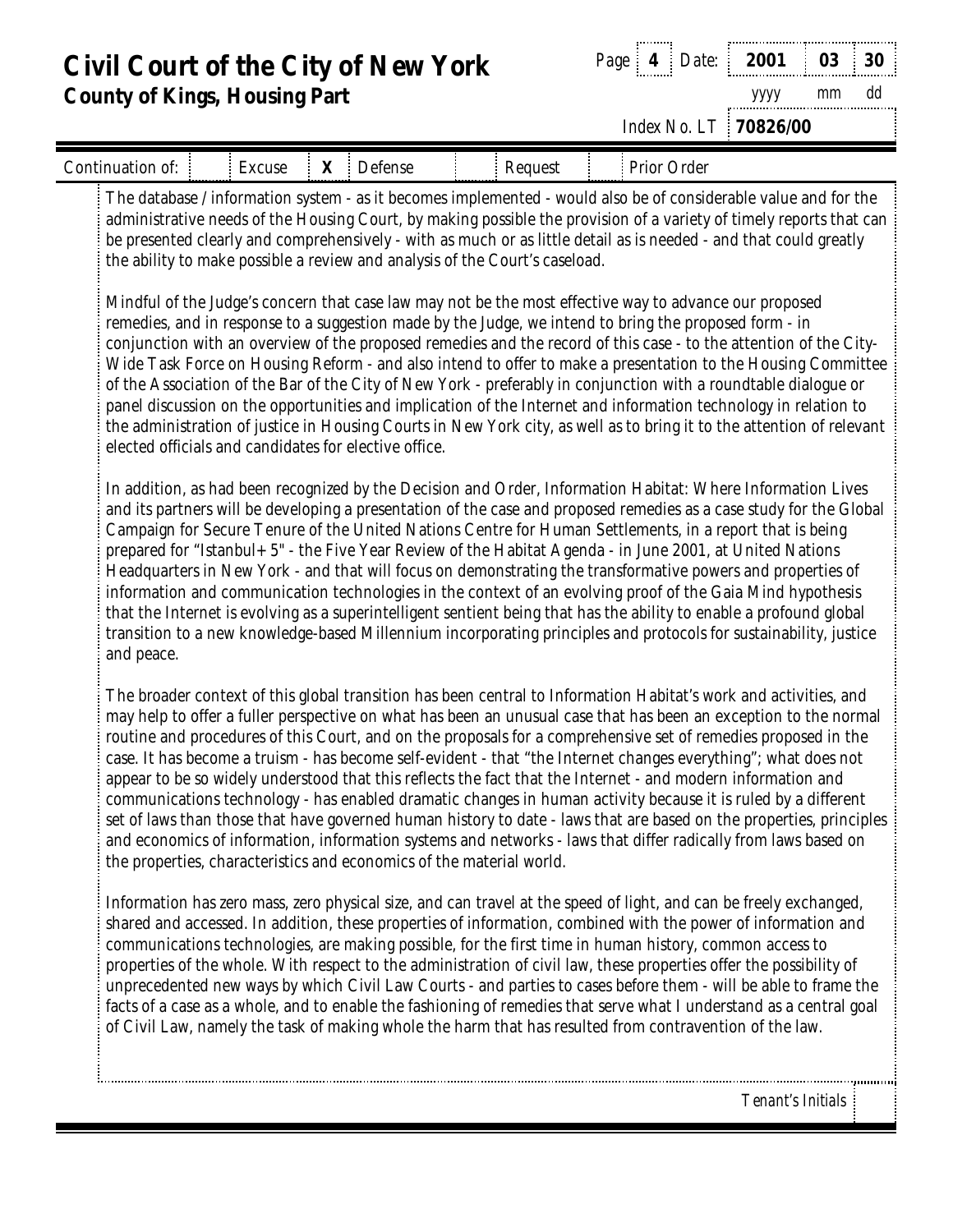**Civil Court of the City of New York County of Kings, Housing Part** *Page* **5** *Date*: **2001 03 30** *yyyy mm dd Index No. LT* **70826/00** Continuation of: Excuse Defense Request **X** Prior Order As Respondents in this case, we have filed numerous motions and affidavits, and have introduced a significant body of evidence material to the case in conjunction with these Motions and Affidavits. In response to the Judge's Interim Order requiring us to provide copies of all the documents we had filed in the case, as the Court's copies had been lost, we had provided a detailed chronological listing of our motions, affidavits and evidence in the case when the papers were presented to the Court, and respectfully request that any final Decision and Order acknowledge all of these papers - including the instant Affidavit - that have been filed in case in the Recitation of the papers considered. While I recognize that this is not a fatal omission, and is one that can readily be corrected, I would humbly submit that the Decision and Order should not be executed until the failure to comply with CPLR 2219(a) is corrected. Furthermore, we are concerned that while these proceedings are in a Civil and not a Criminal, Court, the Decision and Order is severely punitive in nature, by virtue of its lack of provision for a reasonable time - less than two weeks from our receipt of the Decision and Order - for Respondents to make arrangements to move and by virtue of the severity of its impact on our lives and our work, and the severe - and potentially fatal - threat to the viability of timely vital work in critical areas of public health and global policy through my work at the United Nations, as the scheduled eviction for April 2, 2001comes at a time when the level of my responsibilities in key United Nations proceedings has reached an extremely critical point, where I am on the verge of realizing and making available the fruits of a lifetime's work of public service and vital applied scientific research. The eviction, and the related severe disruption of our lives, including the prospects of our being homeless, would also place in severe jeopardy Christine Fye's employment in a position she has held for less than three months. The modest income from her position - as personal assistant to the Executive Editor of an alternative new media organization - Globalvision / mediachannel.org - has represented a critically needed opportunity for us to begin to move from a precarious existence after a year in which we have had virtually no income or financial assets - and also offers the prospect of an opportunity to return to her earlier career as an award-winning producer and director of film and video - a career whose high point was the 1980 Academy Award for Best Feature-length Documentary for "Best Boy" - a film that she had conceived - having noticed how Philly - the subject of the film, a mentally-retarded man in his fifties whose parents were no longer able to care for him - was not being seen or treated as a person by his family - and had guided the film's direction by a cousin of Philly, and her partner at the time - who actually received the award - without, incidentally, ever publicly acknowledging her role . Meanwhile, I am currently serving as convener of a Communications Working Group for non-governmental organizations (NGOs) participating in preparation for the United Nations General Assembly Special Session on HIV/AIDS that will take place in June 2001 at UN Headquarters in New York, and have established a new Internet domain - hiv-care-aids.net- designs for which includes a pioneering demonstration of the holistic use of information technology in responding to the challenges of HIV/AIDS. These designs include a systematic framework for organizing and making available vital information and communication concerning the epidemic and care, treatment and prevention measures, with a special focus on the value of geographic information systems as key tools for observing, analyzing and monitoring the status of the HIV/AIDS epidemic, and in enabling and planning the mobilization of resources for care, treatment and prevention for people, families and communities affected by the most severe public health emergency in human history. (Cont. page 6)

*Tenant's Initials*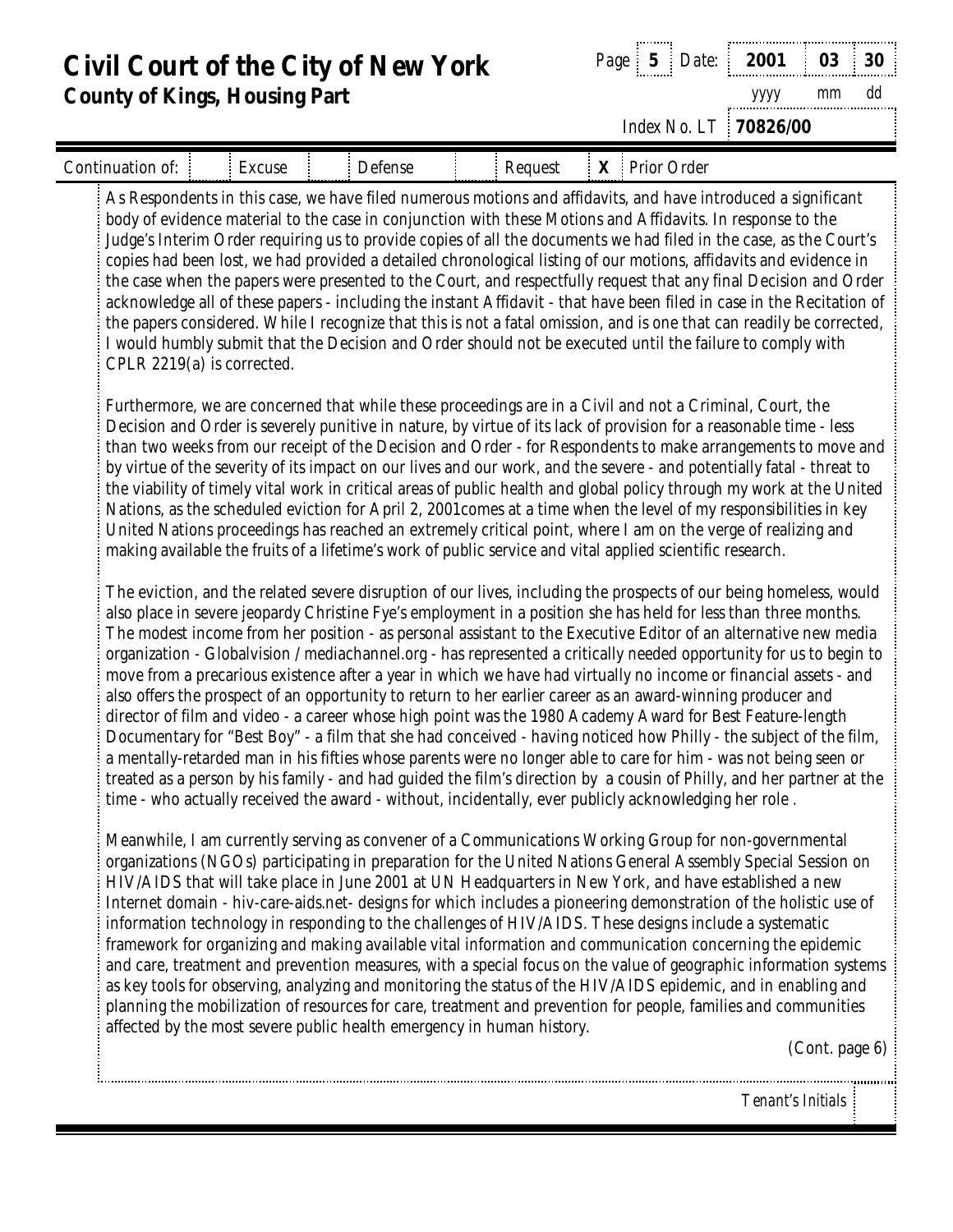**Civil Court of the City of New York County of Kings, Housing Part** *Page* **6** *Date*: **2001 03 30** *yyyy mm dd Index No. LT* **70826/00** Continuation of: Excuse Defense Request **X** Prior Order I am currently in the process of preparing a funding proposal for hiv-aids-care.net , and have already received indications of a favourable response from charitable foundations and from within the information technology industry. I am also at a critical point in preparing a presentation and materials for a key two day planning meeting of NGOs and New York City groups working with HIV/AIDS on April 6 & 7. I am attaching a copy of the initial home page of the hiv-aids-care.net home page - and a representative page from the ffd-forum.net site (see below) - so that the Court can have in its possession evidence that corroborates the information submitted in this Affidavit. Another major project for which I have responsibility involves administering the Financing for Development Forum - FfD Forum - as a structure to enable broad-based, informed dialogue in preparations for an upcoming International Conference on Financing for Development that will be held in Mexico, tentatively in the spring of 2002. There is a critical Preparatory Committee meeting - negotiation session - that will take place in early May at UN Headquarters, in which the FfD Forum can play a critical role - in terms of developing a systematic framework for organizing and making available relevant documents and information and designing a structure to assist with the negotiation process - using methodologies of a parallel design to that conceived for the proposed information systems for this Housing Court - and in focusing attention on the critical importance of, and opportunities for, financing for development in the new knowledge-based economies in the context of this Conference - and, *inter alia*, through hosting a series of Roundtable Dialogues, two of which have been held to date at the UN with the support of the Permanent Mission of Egypt to the UN. There appear to be a growing number of representatives of UN Member States who share the concern that this is a vital - even perhaps the most important - issue to address in the Conference given the extent and manner in which information technologies have been transforming the nature and face of almost all aspects of finance and business, and given the broader context of a transition to a global knowledge-based economy - a transition that was recognized by the UN Economic and Social Council (ECOSOC) as the priority theme for the High-level segment of ECOSOC 2000 and of a related Ministerial Declaration. The Financing for Development Conference is widely seen by developing country representatives as the UN as an exceptionally important conference; at regional hearings for the Conference in Latin America last Fall, a U.S. representative stated that it is the most important of the series of global conferences that have taken place at the UN in the past decade. Meanwhile, as the NGO that has pioneered the use of information and communications technologies by NGOs involved in the 1992 Earth Summit, and the follow-up to the summit, Information Habitat is also engaged in preparation for a major presentation in conjunction with the year's Session of the Commission on Sustainable Development - to be held for two weeks in April 2001, also at UN Headquarters - which will include a major focus on information for decision-making - and with a subsequent one-week Preparatory Committee for the ten year review of the 1992 Earth Summit - to be held next year in Johannesburg, South Africa. Finally, in terms of the projects on the immediate horizon, Information Habitat is poised to play a key role in the

preparations for the Istanbul+5 review of the Habitat Agenda, in June 2001, also at UN Headquarters; this presentation will involve a comprehensive report on the many initiatives - under the broad heading of a "Case Study in Information Ecology and Human Settlements" - that have been created under the auspices of the Habitat Partners Network and the Habitat Online Partnership Plan of Action that have been developed and facilitated by Information Habitat. I would be happy to provide evidence of these initiatives, should(cont. page 7)

*Tenant's Initials*